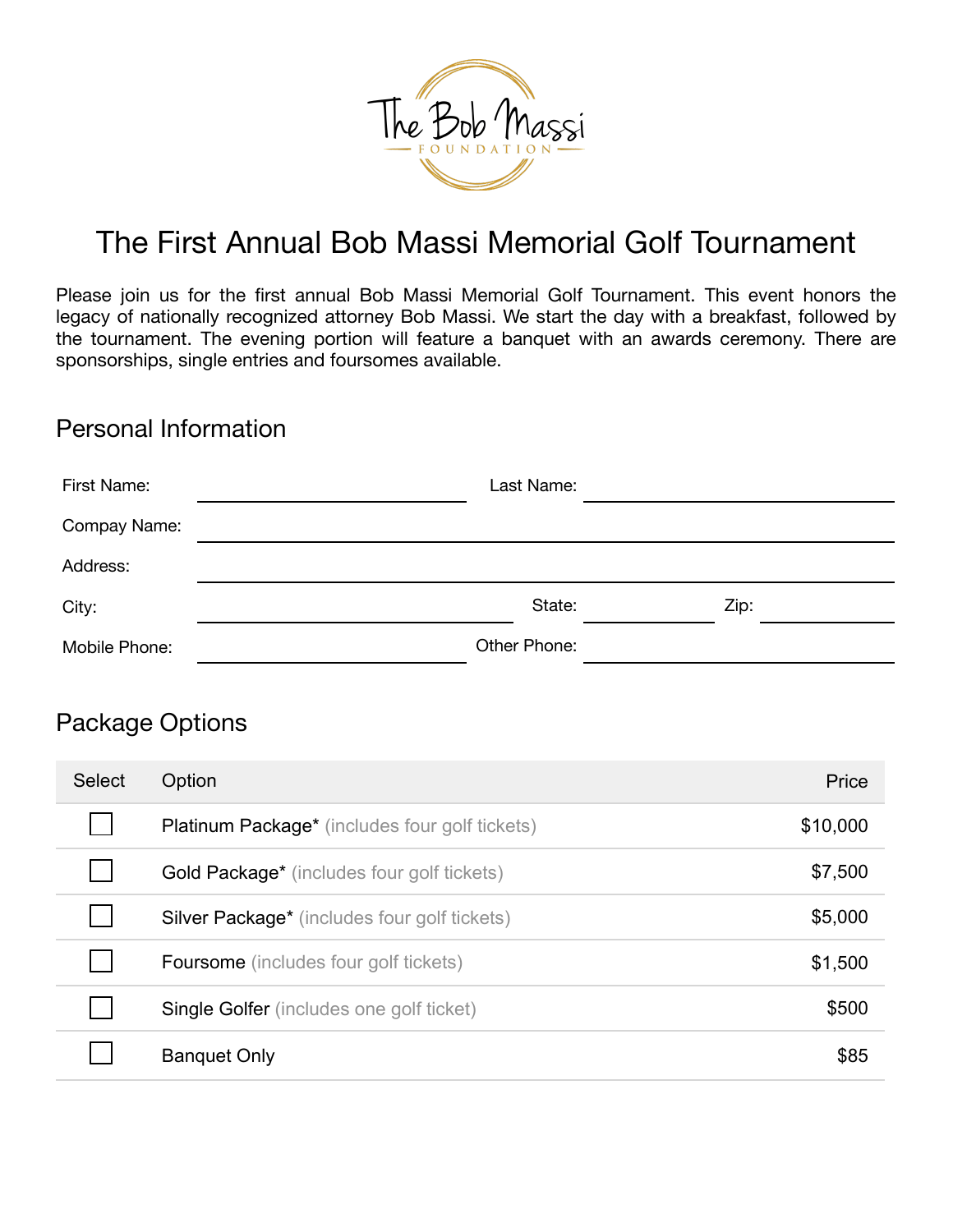### Travis Mathew Apparel Size\*

If you have selected the Platinum, Gold or Silver Golf Package, firstly Thank You very much. Secondly, please include the Travis Mathew apparel size for each of your four players.

| Player         | Sizing (one per player) |           |             |             |    |           |            |
|----------------|-------------------------|-----------|-------------|-------------|----|-----------|------------|
| 1              | Men's                   |           | $\Box$ S    | $\Box$ M    | □∟ | $\Box$ XL | $\Box$ XXL |
|                | Women's                 | $\Box$ XS | $\square$ s | $\square$ M | □∟ | $\Box$ XL |            |
| $\overline{2}$ | Men's                   |           | S<br>$\Box$ | M<br>$\Box$ | □└ | $\Box$ XL | $\Box$ XXL |
|                | Women's                 | $\Box$ XS | $\square$ s | $\Box$ M    | □└ | $\Box$ XL |            |
| 3              | Men's                   |           | $\Box$ S    | $\square$ M | □∟ | $\Box$ XL | $\Box$ XXL |
|                | Women's                 | $\Box$ XS | $\Box$ S    | M<br>□      | □∟ | $\Box$ XL |            |
| 4              | Men's                   |           | $\square$ s | $\Box$ M    | □∟ | $\Box$ XL | $\Box$ XXL |
|                | Women's                 | $\Box$ XS | $\Box$ S    | M<br>$\Box$ |    | $\Box$ XL |            |

## Sponsorship Options

| <b>Select</b> | Option                                  | Available      | Price   |
|---------------|-----------------------------------------|----------------|---------|
|               | <b>Tee Sponsor</b>                      | $18+$          | \$300   |
|               | <b>Longest Drive Sponsor</b>            | $\overline{2}$ | \$500   |
|               | Closest to the Pin Sponsor              | $\overline{2}$ | \$500   |
|               | Pre-Golf Massage and Stretching Sponsor | 1              | \$1,000 |
|               | Hole-in-One Sponsor                     | $\overline{4}$ | \$2,000 |
|               | <b>Breakfast Sponsor</b>                | 1              | \$2,000 |
|               | <b>Drink Cart Sponsor</b>               | 1              | \$2,500 |
|               | <b>Banquet Sponsor</b>                  | 1              | \$3,500 |